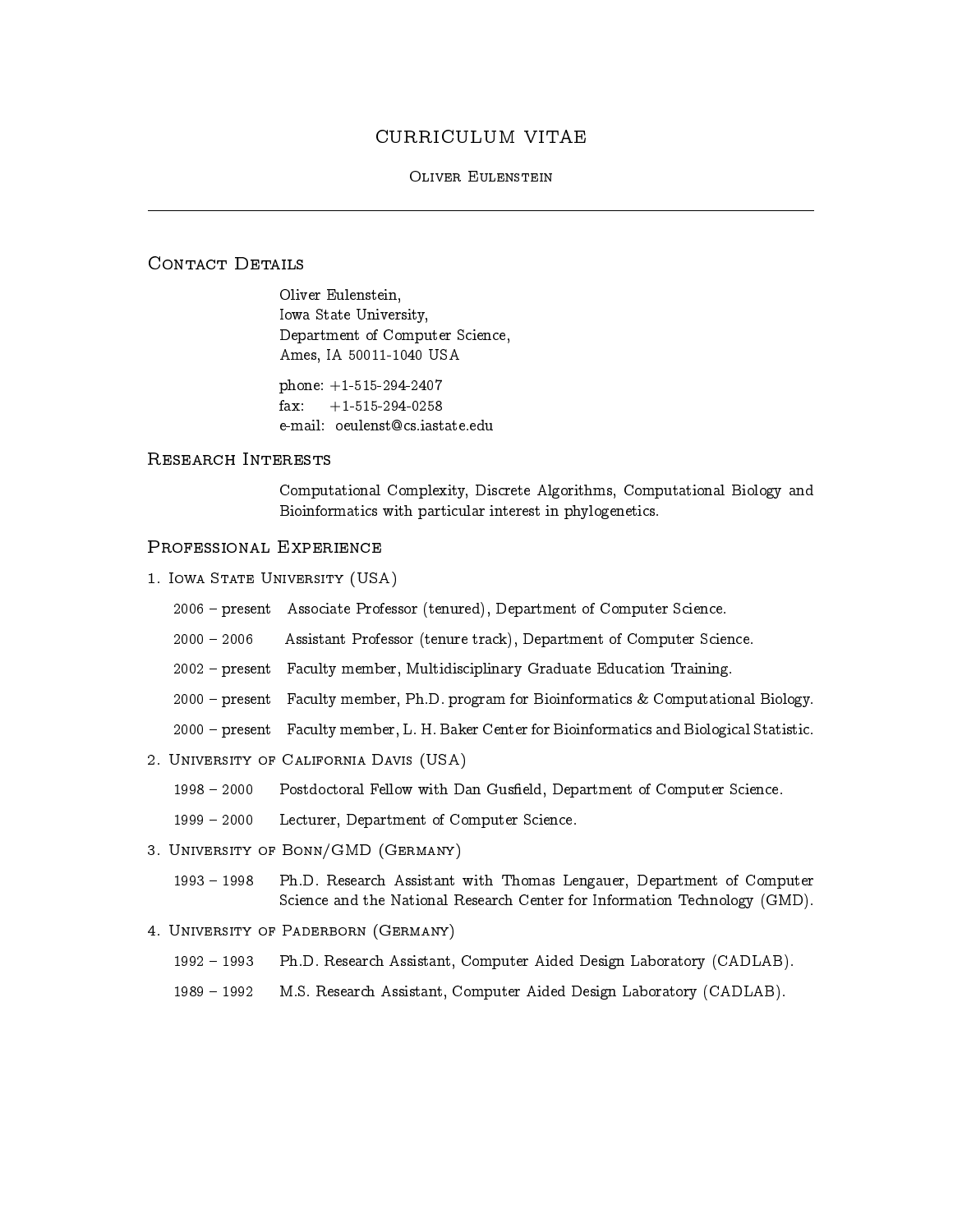### Education

| 1998 | Dr. rer. nat. (Ph. D.) with cum laude in Computer Science, University of Bonn.<br>Advisor: Thomas Lengauer, Max Plank Institute for Computer Science, Saarbrücken. |
|------|--------------------------------------------------------------------------------------------------------------------------------------------------------------------|
| 1991 | Diplom-Informatiker (M.S.) in Computer Science, University of Paderborn.                                                                                           |
| 1987 | Vordiplom (B.S.) in Computer Science, University of Paderborn.                                                                                                     |
|      | EXTRAMURAL FUNDING                                                                                                                                                 |

| $2008 - 2011$ | \$800,000, Co-PI, Collaborative Research: Phylogenetic Trees for Compara- |  |  |  |
|---------------|---------------------------------------------------------------------------|--|--|--|
|               | tive Biology.                                                             |  |  |  |

- 2003 { 2009 \$976,520, PI, AToL: Collaborative Research: A Phylogenomic Toolbox for Assembling the Tree ofLife Molecular Sequence Databases.
- 2000 2004 \$370,000, Co-PI, Algorithms and Software for Phylogenetic Supertrees.

#### SYNERGISTIC ACTIVITIES

Pawel Górecki from the University of Warsaw together with Oliver Eulenstein organized the first international tree-reconciliation workshop in Germany (2009), which was supported by the Max-Planck Institute for molecular genetics in Berlin.

Oliver Eulenstein is a a member of the PhyLoTA project (loco.biosci.arizona.edu/ phylota) that aims to develop powerful computational tools for mining phylogenetic databases that support evolutionary biologists in their efforts to construct the tree of life.

Oliver Eulenstein is involved in the 1KP project (www.onekp.com), a publicprivate partnership with the challenging goal of generating large-scale gene sequence information for 1000 plant species. His specific task is to provide supertree methods to enable the construction of a robust phylogeny for these species. One motivation for building this phylogenetic tree is to use it in the design of novel plant-based drugs.

## Essential Collaborators

Evolutionary biology: Mike Sanderson (University of Arizona), Gordon Burleigh (University of Florida), Roland Krause (Max-Plack Institute for molecular genetics in Berlin).

Computer science: David Fernández-Baca (Iowa State University). Pawel Górecki (University of Warsaw, Poland).

#### **SERVICES**

#### Conference Boards

The International Society for Computational Biology (ISMB) in 2008; the Bioinformatics and Computational Biology (BICoB) conference in 2010, and 2009.

#### Referee Activities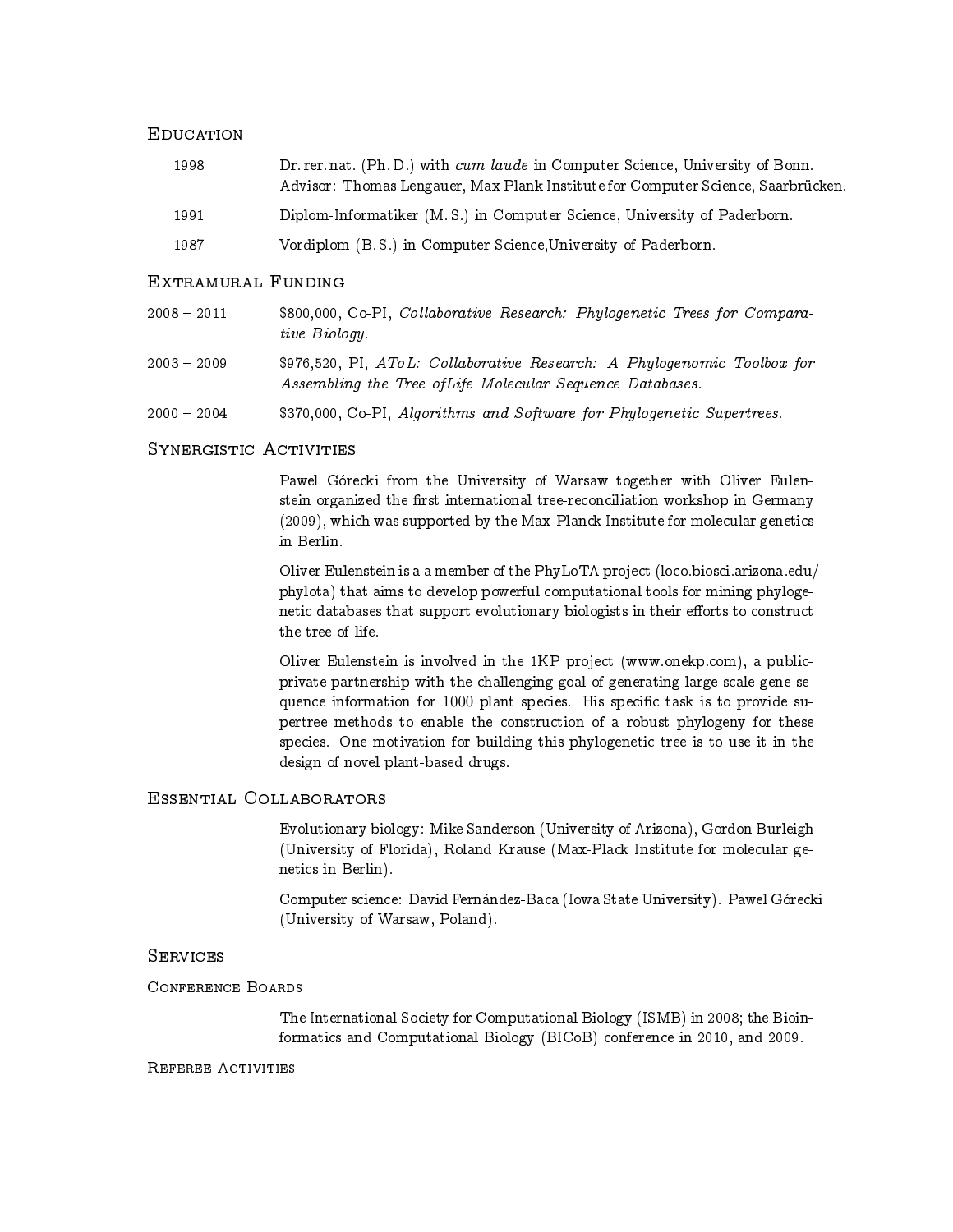Refereed papers for numerous journals (Bioinformatics, BMC Bioinformatics, BMC Evolutionary Biology, IEEE Transactions on Computational Biology and Bioinformatics, Journal of Computational Biology, Mathematical Bioscience, Statistical Analysis and Data-mining, Systematic Biology,) and several proposals for the National Science Foundation.

### COMMITTEES

Oliver Eulenstein chaired the BCB admission committee for three years, and the scholarship and faculty awards committee in the Dept. of Computer Science for one year. He has also served on various committees at Iowa State University.

## Teaching Summary (courses taught)

1. IOWA STATE UNIVERSITY (SEMESTER SYSTEM)

Graduate Courses

- Advanced Algorithms for Computational Biology (Com S 549). Currently teaching.
- Bioinformatics I (Fundamentals of Genome Informatics) (Com S 567). Taught in: Fall 09.
- Algorithms for Phylogenetic Problems (Com S 550). Taught in: Spring 04, and Fall 07.
- Advanced Algorithms in Computational Biology (Com S 549). Taught in Spring 06, 03, 01.
- Fundamental Algorithms in Computational Biology (Com S 548). Taught in Spring 03, 02, and Fall 06, 04.
- Design and Analysis of Algorithms (Com S 511). Taught in Fall 03.
- Discrete Algorithms in Computational Biology (seminar). Taught in Fall 00.

Undergraduate Courses

- Design and Analysis of Algorithms (Com S 311). Taught in Spring 07, 05, 04 (two sections), and Fall 07, 06, 01.
- 2. University of California Davis (quarter system)

Undergraduate Courses

• Introduction to the Theory of Computation (ECS 120). Taught in: Spring 00, Winter 01 and 00, Fall 99.

## Course Creation

Com S 548 Fundamental Algorithms for Computational Biology. This course became a core course of the Bioinformatics and Computational Biology graduate program (BCB) at Iowa State University. Today, the course is taught in turns by different faculty from the engineering and computer science department.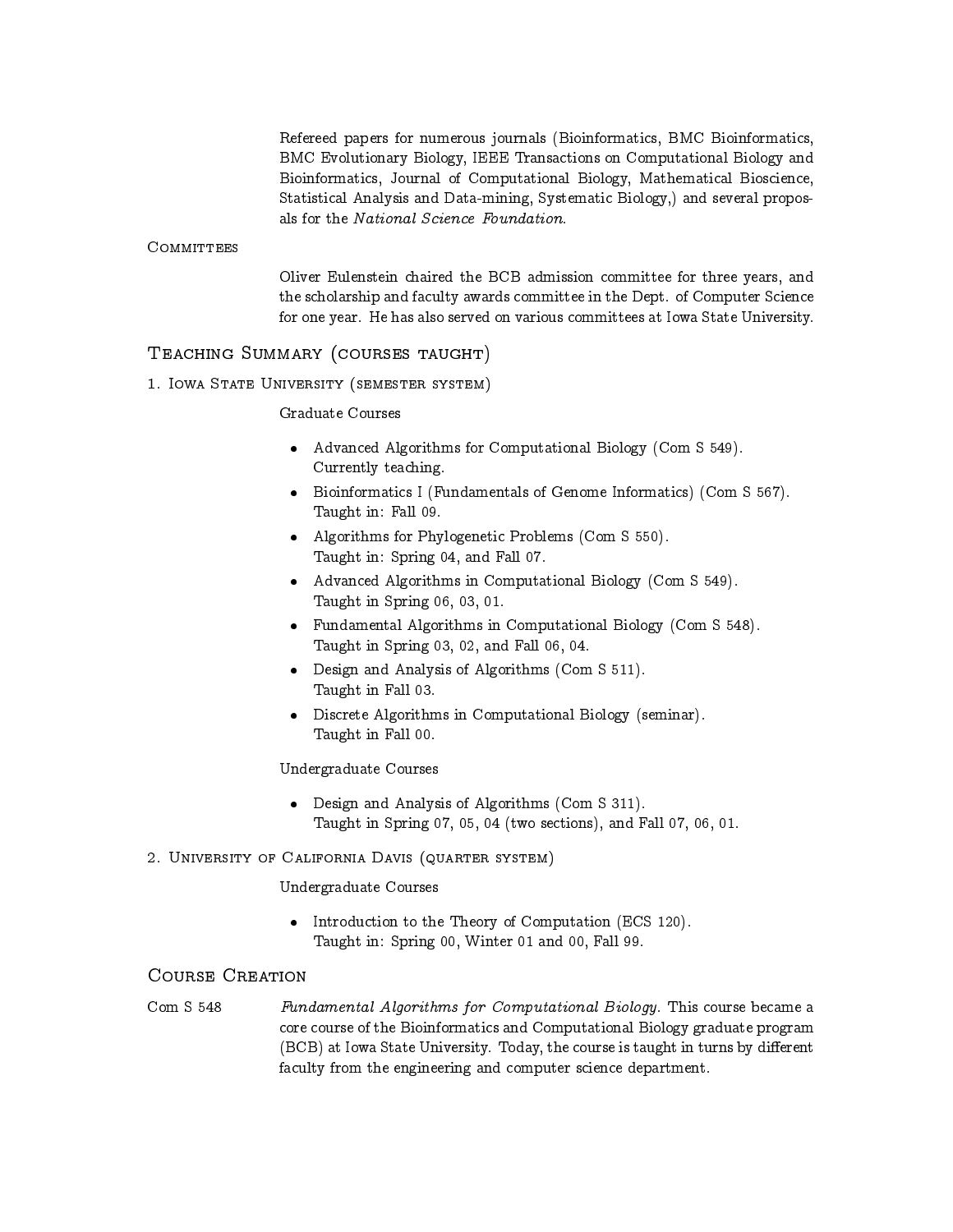#### Graduate Students

Mukul Bansal, Com. Sci. PhD, 2009 (accepted a postdoctoral position in Ron Shamir's Computational Genomics group at Tel Aviv University); Andre Wehe, Com. Sci. PhD, Fall 2010 (expected); Wen-Chieh Chang, Com. Sci. PhD, 2011 (expected), Lee Younsook, BCB PhD, 2012 (expected); Wen-Chieh Chang, Com. Sci., MS 2005.

# Journal Articles

- [1] Mukul S. Bansal, J Gordon Burleigh, Oliver Eulenstein, and David Fernandez-Baca. Robinsonfoulds supertrees. Algorithms Mol Biol, 5(1):18, 2010.
- [2] Andre Wehe, Wen-Chieh Chang, Oliver Eulenstein, and Srinivas Aluru. A scalable parallelization of the gene duplication problem. Journal of Parallel and Distributed Computing, 70:237-244, 2010.
- [3] Mukul S. Bansal, J. Gordon Burleigh, and Oliver Eulenstein. Efficient genome-scale phylogenetic analysis under the duplication-loss and deep coalescence cost models. BMC Bioinformatics, 11(Suppl 1):S42, 2010.
- [4] J. Gordon Burleigh, Mukul S. Bansal, Oliver Eulenstein, Stephanie Hartmann, Andre Wehe, and Todd J. Vision. Genome-scale phylogenetics: Inferring the plant tree of life from 18,896 discordant gene trees. Systematic Biology, 2009 (to appear).
- [5] Mukul S. Bansal, Oliver Eulenstein, and Andre Wehe. The gene-duplication problem: Nearlinear time algorithms for nni-based local searches.  $IEEE/ACM$  Trans. Comput. Biology  $Bioinform., 6(2):221–231, 2009.$
- [6] Harris T. Lin, J. Gordon Burleigh, and Oliver Eulenstein. Triplet supertree heuristics for the tree of life. *BMC Bioinformatics*, 10(S-1), 2009.
- [7] J G Burleigh, M S Bansal, A Wehe, and O Eulenstein. Locating large-scale gene duplication events through reconciled trees: implications for identifying ancient polyploidy events in plants. J Comput Biol, 16(8):1071-83, Aug 2009.
- [8] Cécile Ané, Oliver Eulenstein, Raul Piaggio-Talice, and Michael Sanderson. Groves of phylogenetic trees. Annals of Combinatorics, 13(2):139-167, August 2009.
- [9] Mukul S. Bansal and Oliver Eulenstein. An  $\Omega(n^2/\log n)$  speed-up of tbr heuristics for the gene-duplication problem. IEEE/ACM Trans. Comput. Biology Bioinform.,  $5(4):514-524$ , 2008.
- [10] Andre Wehe, Mukul S. Bansal, J. Gordon Burleigh, and Oliver Eulenstein. Duptree: a program for large-scale phylogenetic analyses using gene tree parsimony. *Bioinformatics*,  $24(13):1540-$ 1541, 2008.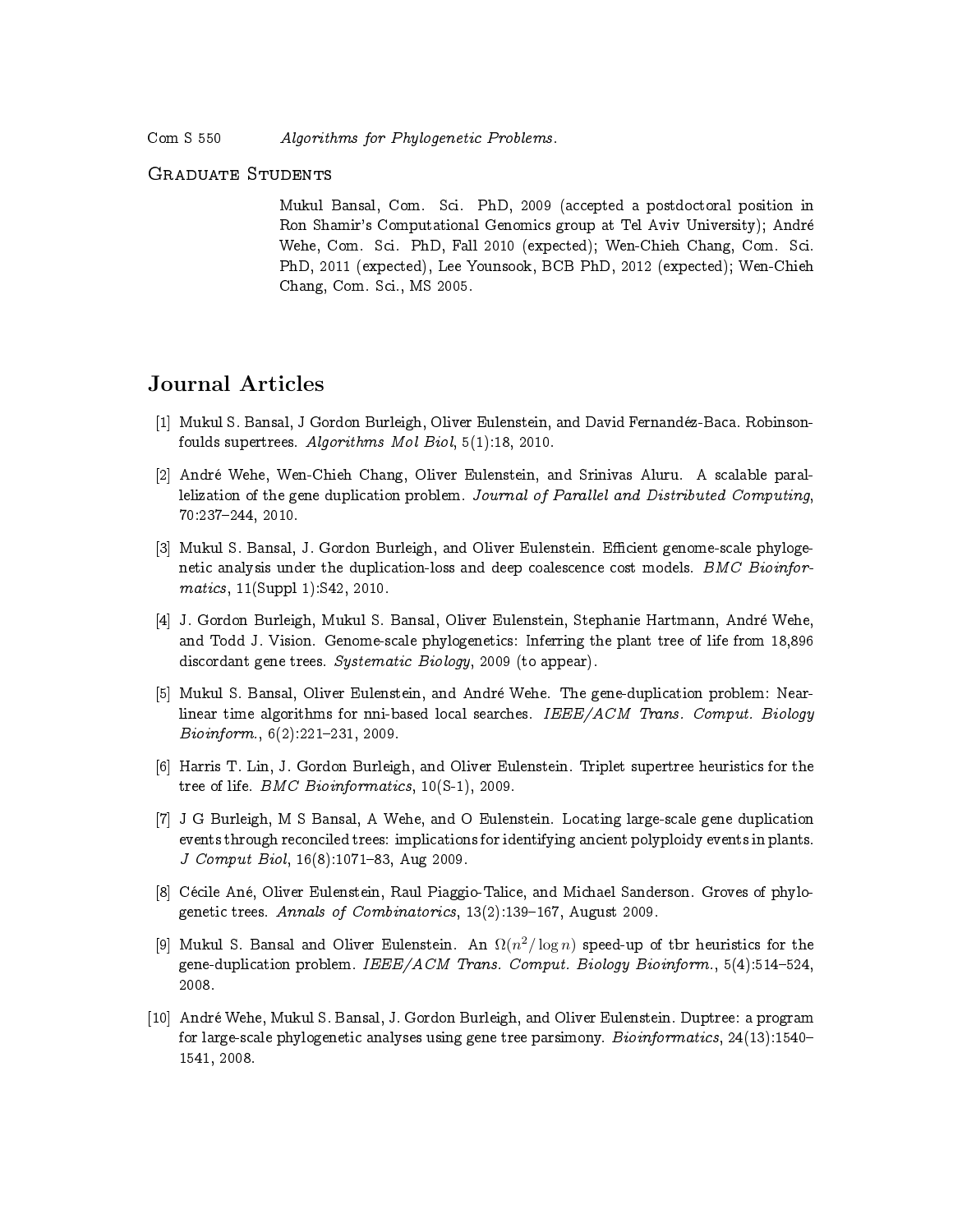- [11] Mukul S Bansal and Oliver Eulenstein. The multiple gene duplication problem revisited.  $Bioinformatics, 24(13):i132–8, Jul 2008.$
- [12] Duhong Chen, Oliver Eulenstein, David Fernandez-Baca, and J Gordon Burleigh. Improved heuristics for minimum-flip supertree construction. Evol Bioinform Online, 2:391-400, 2006.
- [13] Duhong Chen, Oliver Eulenstein, David Fernandez-Baca, and Michael Sanderson. Minimum flip supertrees: Complexity and algorithms. IEEE/ACM Trans. Comput. Biology Bioin $form., 3(2):165–173, 2006.$
- [14] Changhui Yan, J Gordon Burleigh, and Oliver Eulenstein. Identifying optimal incomplete phylogenetic data sets from sequence databases. Mol Phylogenet Evol, 35(3):528-35, Jun 2005.
- [15] Mark Wilkinson, James A Cotton, Chris Creevey, Oliver Eulenstein, Simon R Harris, Francois-Joseph Lapointe, Claudine Levasseur, James O McInerney, Davide Pisani, and Joseph L Thorley. The shape of supertrees to come: tree shape related properties of fourteen supertree methods. Syst Biol,  $54(3):419-31$ , Jun 2005.
- [16] Oliver Eulenstein, Duhong Chen, J Gordon Burleigh, David Fernández-Baca, and Michael J Sanderson. Performance of flip supertree construction with a heuristic algorithm.  $Syst\ Biol,$ 53(2):299-308, Apr 2004.
- [17] Duhong Chen, Oliver Eulenstein, and David Fernandez-Baca. Rainbow: a toolbox for phylogenetic supertree construction and analysis. *Bioinformatics*,  $20(16):2872{-}2873$ , 2004.
- [18] Michael J Sanderson, Amy C Driskell, Richard H Ree, Oliver Eulenstein, and Sasha Langley. Obtaining maximal concatenated phylogenetic data sets from large sequence databases. Mol  $Biol$   $Evol$ ,  $20(7)$ : 1036-42, Jul 2003.
- [19] Oliver Eulenstein, Boris Mirkin, and Martin Vingron. Duplication-based measures of difference between gene and species trees. Journal of Computational Biology,  $5(1):135{-}148$ , 1998.
- [20] Oliver Eulenstein and Martin Vingron. On the equivalence of two tree mapping measures. Discrete Applied Mathematics,  $88(1-3)$ :103-128, 1998.
- [21] Yan P. Yuan, Oliver Eulenstein, Martin Vingron, and Peer Bork. Towards detection of orthologues in sequence databases. Bioinformatics, 14(3):285-289, 1998.

# Conference and Working Group Articles

- [22] Wiedenhopf John, Roland Krause, and Oliver Eulenstein. Bioinformatics Research and Applications, 6th International Symposium, ISBRA 2010, Connecticut, CT, USA, May 23-26, 2010. Proceedings, chapter Inferring Evolutionary Scenarios for Protein Domain Compositions. Lecture Notes in Computer Science. Springer Berlin / Heidelberg, 2010.
- [23] Homilius Max, J. Gordon Burleigh, and Oliver Eulenstein. Triplet-supertrees constructed from minimum triplet presentations. In Hisham Al-Mubaid, editor, BICoB, 2010.
- [24] Mukul S Bansal, J Gordon Burleigh, and Oliver Eulenstein. Efficient genome-scale phylogenetic analysis under the duplication-loss and deep coalescence models. In  $8^{th}$  As $\emph{isan-Pacific}$ Bioinformatics Conference (APBC 2010), 2010 (to appear).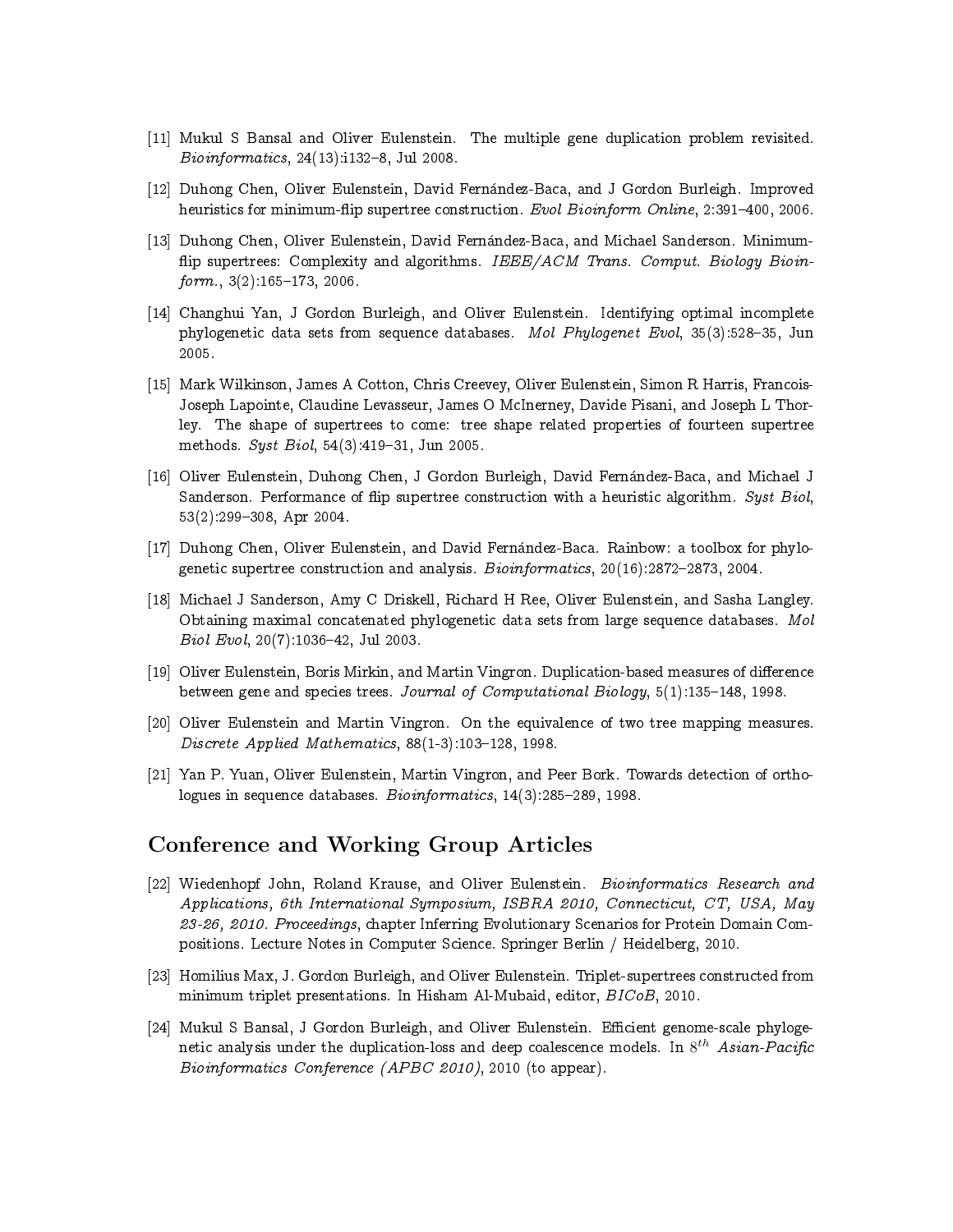- [25] Harris Lin, J Gordon Burleigh, and Oliver Eulenstein. Triplet supertree heuristics for the tree of life. In  $7^{th}$  Asian-Pacific Bioinformatics Conference (APBC 2009), 2009.
- [26] Mukul S. Bansal, Wen-Chieh Chang, Oliver Eulenstein, and David Fernández-Baca. Generalized binary tanglegrams: Algorithms and applications. In Sanguthevar Rajasekaran, editor, BICoB, volume 5462 of Lecture Notes in Computer Science, pages 114-125. Springer, 2009.
- [27] J. Gordon Burleigh, Mukul S. Bansal, Andre Wehe, and Oliver Eulenstein. Locating multiple gene duplications through reconciled trees. In Martin Vingron and Limsoon Wong, editors, RECOMB, volume 4955 of Lecture Notes in Computer Science, pages 273-284. Springer, 2008.
- [28] Mukul S. Bansal and Oliver Eulenstein. The gene-duplication problem: Near-linear time algorithms for nni based local searches. In Ion I. Mandoiu, Raj Sunderraman, and Alexander Zelikovsky, editors, *ISBRA*, volume 4983 of *Lecture Notes in Computer Science*, pages  $14-$ 25. Springer, 2008.
- [29] Mukul S. Bansal and Oliver Eulenstein. The multiple gene duplication problem revisited. In ISMB, pages 132-138, 2008.
- [30] Mukul S. Bansal and Oliver Eulenstein. An  $\Omega(n^2/\log n)$  speed-up of tbr heuristics for the gene-duplication problem. In Raffaele Giancarlo and Sridhar Hannenhalli, editors, WABI, volume 4645 of Lecture Notes in Computer Science, pages 124-135. Springer, 2007.
- [31] Mukul S. Bansal, J. Gordon Burleigh, Oliver Eulenstein, and Andre Wehe. Heuristics for the gene-duplication problem: A  $\Theta(n)$  speed-up for the local search. In Terence P. Speed and Haiyan Huang, editors, RECOMB, volume 4453 of Lecture Notes in Computer Science, pages 238-252. Springer, 2007.
- [32] Wen-Chieh Chang and Oliver Eulenstein. Reconciling gene trees with apparent polytomies. In Danny Z. Chen and D. T. Lee, editors, COCOON, volume 4112 of Lecture Notes in Computer Science, pages 235-244. Springer, 2006.
- [33] Duhong Chen, Lixia Diao, Oliver Eulenstein, David Fernández-Baca, and Michael J Sanderson. Flipping: A supertree construction method. In M. F Janowitz, editor, Bioconsensus, volume 37 of DIMACS Series in Discrete Mathematics and Theoretical Computer Science, pages 135-169, Providence, RI, March 2003. American Mathematical Society.
- [34] J. Schonfeld, Oliver Eulenstein, Kent Vander Velden, and Gavin J. P. Naylor. Investigating evolutionary lines of least resistance using the inverse protein-folding problem. In Pacific Symposium on Biocomputing, pages 613-624, 2002.
- [35] Duhong Chen, Oliver Eulenstein, David Fernandez-Baca, and Michael Sanderson. Supertrees by flipping. In Oscar H. Ibarra and Louxin Zhang, editors, COCOON, volume 2387 of Lecture Notes in Computer Science, pages 391-400. Springer, 2002.
- [36] Oliver Eulenstein, Boris Mirkin, and Martin Vingron. Comparison of annotating duplication, tree mapping, and copying as methods to compare gene trees with species trees. In Boris Mirkin, Fed R. McMorris, Fred S. Roberts, and Andrey Rzhetsky, editors, Mathematical Hierarchies and Biology, volume 37 of DIMACS Series in Discrete Mathematics and Theoretical Computer Science, pages 71-94, Providence, RI, 1997. American Mathematical Society.